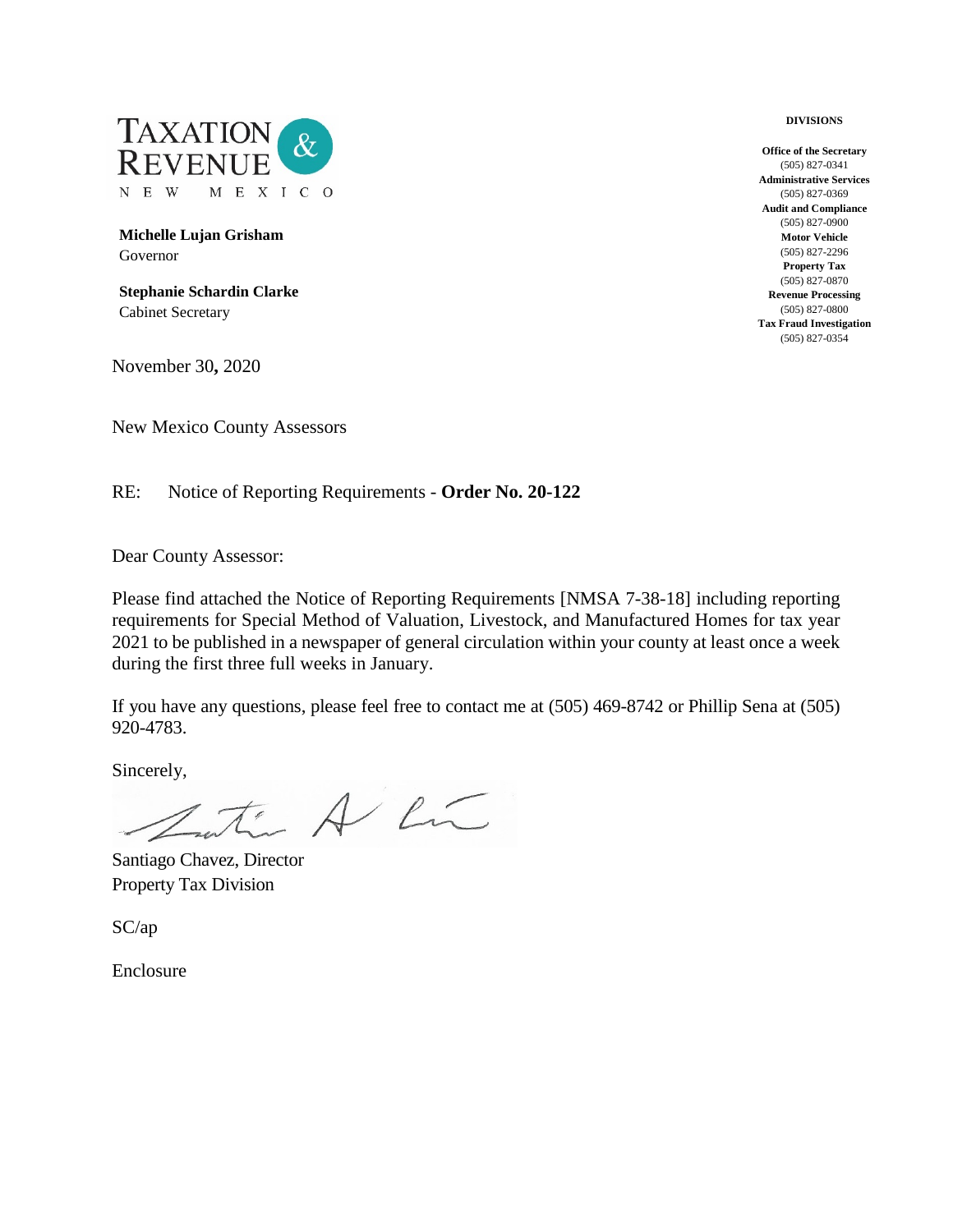## **COUNTY ASSESSOR ORDER NO. 20-122 NOTICE OF REQUIREMENTS TO REPORT CERTAIN MATTERS RELATING TO PROPERTY VALUATION AND CLAIMING EXEMPTION FROM PROPERTY TAXATION**

The County Assessor hereby publishes notice to property owners, pursuant to Section 7-38-18 NMSA 1978, as follows:

- 1. All property subject to valuation for property taxation purposes not valued by the Assessor in 2020 for property taxation purposes must be reported to the Assessor no later than the last day of February 2021, unless it is not subject to valuation for property taxation purposes in 2021. The report must contain the required information and be on a form that is obtained from the Assessor's office. Section 7-38-8 NMSA 1978.
- 2. If you have made improvements to real property during 2020 and the improvements cost more than Ten Thousand Dollars (\$10,000), the improvements must be reported to the Assessor no later than the last day of February 2021. The information required and the form may be obtained from the Assessor's office. Section 7-38-8(C) NMSA 1978.
- 3. All real property owned by any nongovernmental entity and claimed to be exempt from property taxation under the provisions of Paragraph (1) of Subsection B of Section 7-36-7 NMSA 1978 shall be reported for valuation purposes to the appropriate valuation authority. If a change in eligibility status or ownership of the property has changed, the change shall be reported no later than the last day of February 2021. Section 7-38-8.1 NMSA 1978.
- 4. If you own property that has decreased in value during 2020, and that property is subject to valuation for property taxation purposes, you must report the decrease in value to the Assessor no later than the last day of February 2021. The report must contain the required information and must be on a form that is obtained from the Assessor's office. Section 7-38-13 NMSA 1978.
- 5. If you believe that your real property is entitled to head-of-family exemption, veteran exemption or disabled veteran exemption from property taxation, you must apply to the Assessor for exempt status no later than thirty (30) days after the mailing of the County Assessor's notices of valuation in order to be entitled to the exemption from taxation in 2021. Exceptions: If an exemption from taxation was in effect for 2020 and the basis of the exempt status or use is unchanged from that year, application for exemption need not be made for 2021. If you have previously been granted an exemption and now have a change in ownership or status you must notify the Assessor of the change no later than the last day of February 2021 of the change. If required, application for exemption must contain the required information and must be on a form that is obtained from the Assessor's office. Section 7-38-17 NMSA 1978.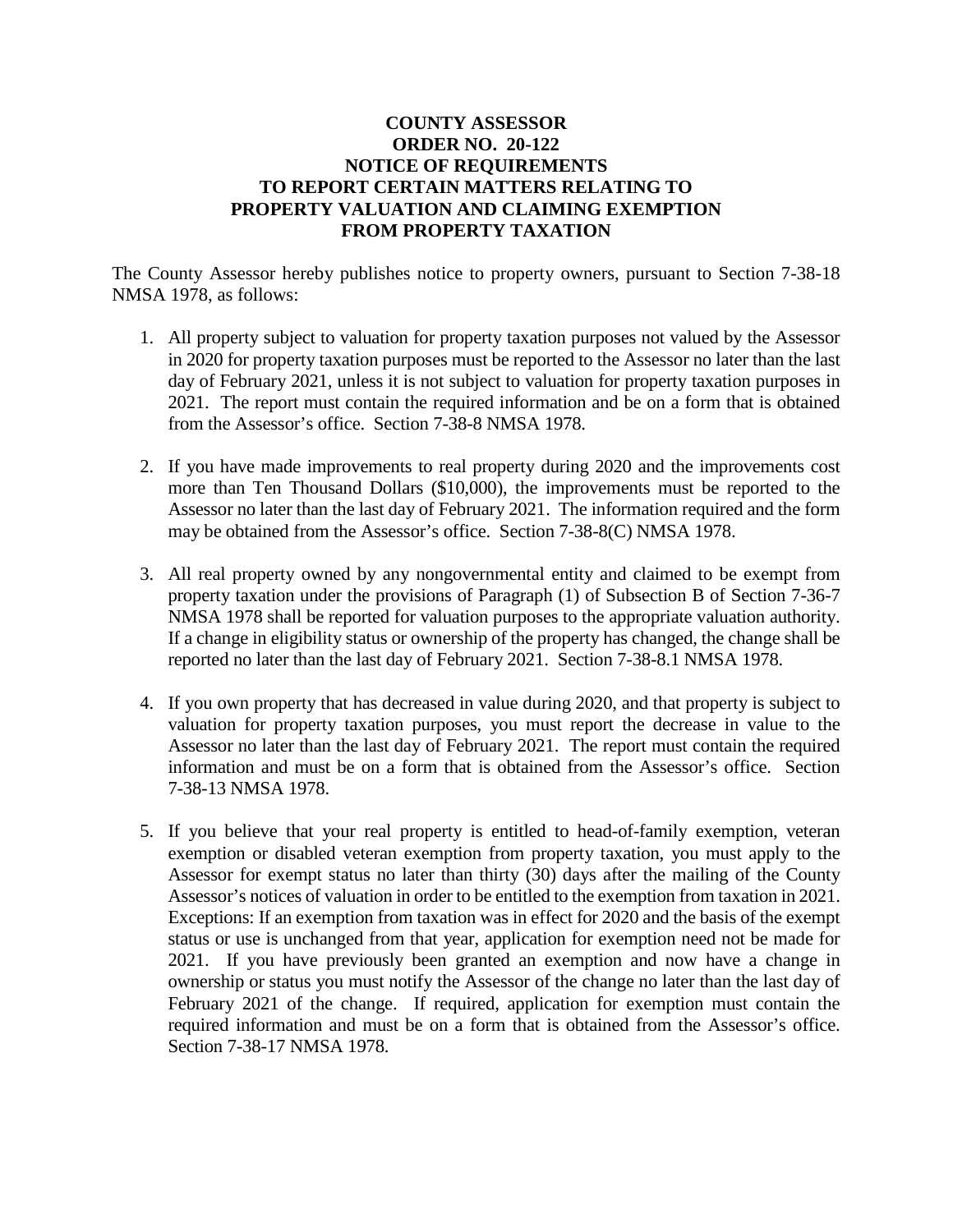- 6. Property subject to valuation is presumed to be nonresidential and will be so recorded by the Assessor unless you declare the property to be residential no later than the last day of February 2021. If your property has changed in use from residential to nonresidential or from nonresidential to residential use you must declare this status to the Assessor no later than the last day of February 2021. The declaration must contain the required information and must be in a form that may be obtained from the Assessor's office. Section 7-38-17.1 NMSA 1978.
- 7. If you are a person who is sixty-five (65) years of age or older or disabled, and whose "modified gross income" was not greater than \$35,400 in 2020 and you own and occupy a single-family dwelling you may be eligible for a limitation on the taxable value of your residence. The limitation of value specified in Subsections A, B and C under Section 7-36- 21.3 NMSA 1978 shall be applied in the tax year in which the owner claiming entitlement files with the county assessor an application for the limitation. The application must contain the required information and must be on a form that is obtained from the Assessor's office. Section 7-36-21.3 NMSA 1978.
- 8. If your land was valued in 2020 in accordance with the special method of valuation for land used primarily for agricultural purposes, and the land is still used primarily for agricultural purposes, you need not reapply for that special method of valuation in 2021. If your land was valued in accordance with the special method of valuation in 2020, but it is no longer used primarily for agricultural purposes, you must report the change to the Assessor no later than the last day of February 2021. If your land was not valued in accordance with that method of valuation in 2020 and it is now used primarily for agricultural purposes, application must be made under oath, in a form and contain the information required by department rules and must be made no later than thirty (30) days after the mailing of the County Assessor's notices of valuation in order to be entitled to the exemption from taxation in 2021. Section 7-36-20 NMSA 1978.
- 9. If you own "livestock" that is subject to valuation for property taxation purposes, you must report such livestock to the Assessor. All such livestock present in the county on January 1, 2021 must be reported to the Assessor no later than the last day of February 2021. If the livestock is transported into the county after January 1, 2021, it must be reported to the Assessor no later than the first day of the month following the first month in which the livestock has been present in the county for twenty (20) days. The report must contain the required information and must be on forms obtained from the Assessor's office. Section 7-36-21 NMSA 1978.
- 10. If you own a manufactured home [that was not previously assessed] and it was present in the county on January 1, 2021, you must report it to the Assessor no later than the last day of February 2021. The report must contain certain required information and must be on a form obtained from the Assessor's office. Section 7-36-26 NMSA 1978.